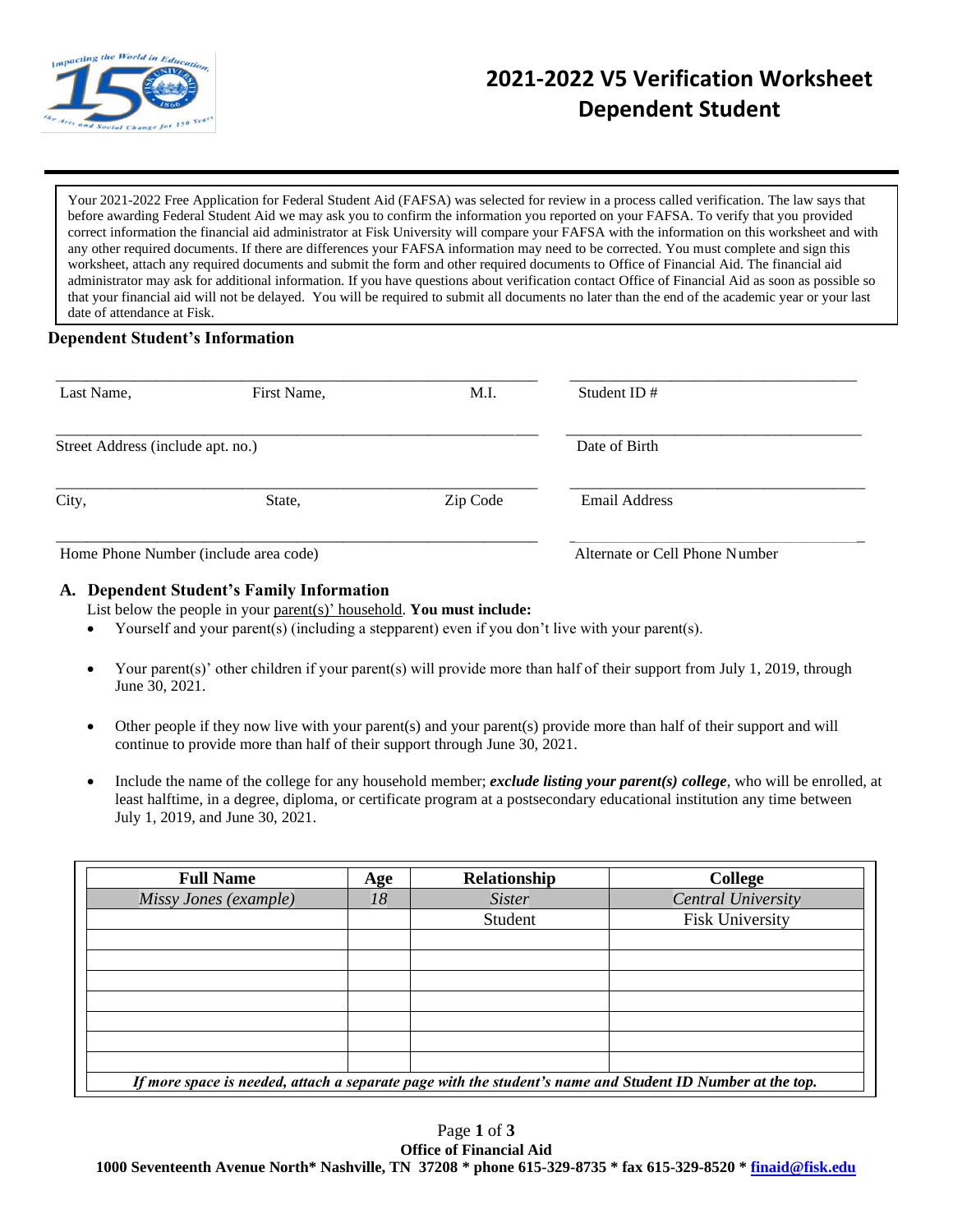## **B. Dependent Student AND Parent's Income Information to Be Verified**

1. **TAX RETURN FILERS** - *The best way to verify income is by using the IRS Data Retrieval Tool that is part of FAFSA on the Web. If the student and/or parents have not already used the tool, go to FAFSA.gov, log in to the student's FAFSA record, select "Make FAFSA Corrections," and navigate to the Financial Information section of the form. From there, follow the instructions to determine if the student and/or parents are eligible to use the IRS Data Retrieval Tool to transfer 2019 IRS income tax information into the student's FAFSA. It takes up to two weeks for IRS income information to be available for the IRS Data Retrieval Tool for electronic IRS tax return filers, and up to eight weeks for paper IRS tax return filers.*

#### **Student Section - Check only ONE box from below if you filed a 2019 tax return.**

☐ Check **here if you used, or will use**, the IRS Data Retrieval Tool to transfer your tax information to your FAFSA.

□ Check here if you did not use the IRS Data Retrieval Tool. Attach a copy of your IRS Tax Return Transcript to this form. Contact the IRS at<http://www.irs.gov/Individuals/Get-Transcript> or 1-800-908-9946 to request a copy of your 2019 IRS Tax Return Transcript.

#### **Parent Section - Check only ONE box from below if you filed a 2019 tax return.**

□ Check here if your parent(s) filed a 2019 tax return **and used, or will use**, the IRS Data Retrieval Tool to transfer their tax information to your FAFSA, and **skip to section C.**

☐ Check here if your parent(s) filed a 2019 tax return **but did not use** the IRS Data Retrieval Tool. Attach a copy of your parent(s) IRS Tax Return Transcript to this form. Contact the IRS at<http://www.irs.gov/Individuals/Get-Transcript> or 1-800-908-9946 to request a copy of your parent(s) 2019 IRS Tax Return Transcript, and **skip to section C.**

#### 2. **NONFILERS**

## **Student Section - Check only ONE box from below if you DID NOT file a 2019 tax return, list every employer even if they did not issue an IRS W-2 form. Do not complete this section if you filed taxes for the 2019 year.**

□ The student was not employed and had no income earned from work in 2019.

 $\Box$  The student was employed in 2019 and has listed below the names of all the student's employers, the amount earned from each employer in 2019 even if they did not receive an IRS W2 form, and whether an IRS W-2 form is attached. Attach copies of all 2019 IRS W-2 forms issued to the student by employers.

| <b>Student Employer's Name</b>                                                                            | <b>2019 Amount Earned</b> | <b>Check if W-2 Attached</b> |  |  |  |
|-----------------------------------------------------------------------------------------------------------|---------------------------|------------------------------|--|--|--|
| Suzy's Auto body Shop (example)                                                                           | $$2,000$ (example)        |                              |  |  |  |
|                                                                                                           |                           |                              |  |  |  |
|                                                                                                           |                           |                              |  |  |  |
| If more space is needed, attach a separate page with the student's name and Student ID Number at the top. |                           |                              |  |  |  |

#### **Parent Section - Check only ONE box from below if you did not file a 2019 tax return; list every employer even if they did not issue an IRS W-2 form. Do not complete this section if you filed taxes for the 2019 year.**

 $\Box$  The parent(s) was not employed and had no income earned from work in 2019.

 $\Box$  The parent(s) was employed in 2019 and has listed below the names of all the parent's employers, the amount earned from each employer in 2019 even if they did not receive an IRS W2 form, and whether an IRS W-2 form is attached. Attach copies of all 2019 IRS W-2 forms issued to the parent(s) by employers.

| <b>Parent(s) Employer's Name</b> | <b>Belongs To:</b><br>Mother/Father | <b>2019 Amount Earned</b> | Check if W-2<br><b>Attached</b> |
|----------------------------------|-------------------------------------|---------------------------|---------------------------------|
| Suzy's Auto body Shop (example)  | Father (example)                    | $$2,000$ (example)        |                                 |
|                                  |                                     |                           |                                 |
|                                  |                                     |                           |                                 |

## Page **2** of **3**

**Office of Financial Aid 1000 Seventeenth Avenue North\* Nashville, TN 37208 \* phone 615-329-8735 \* fax 615-329-8520 \* [finaid@fisk.edu](mailto:finaid@fisk.edu)**